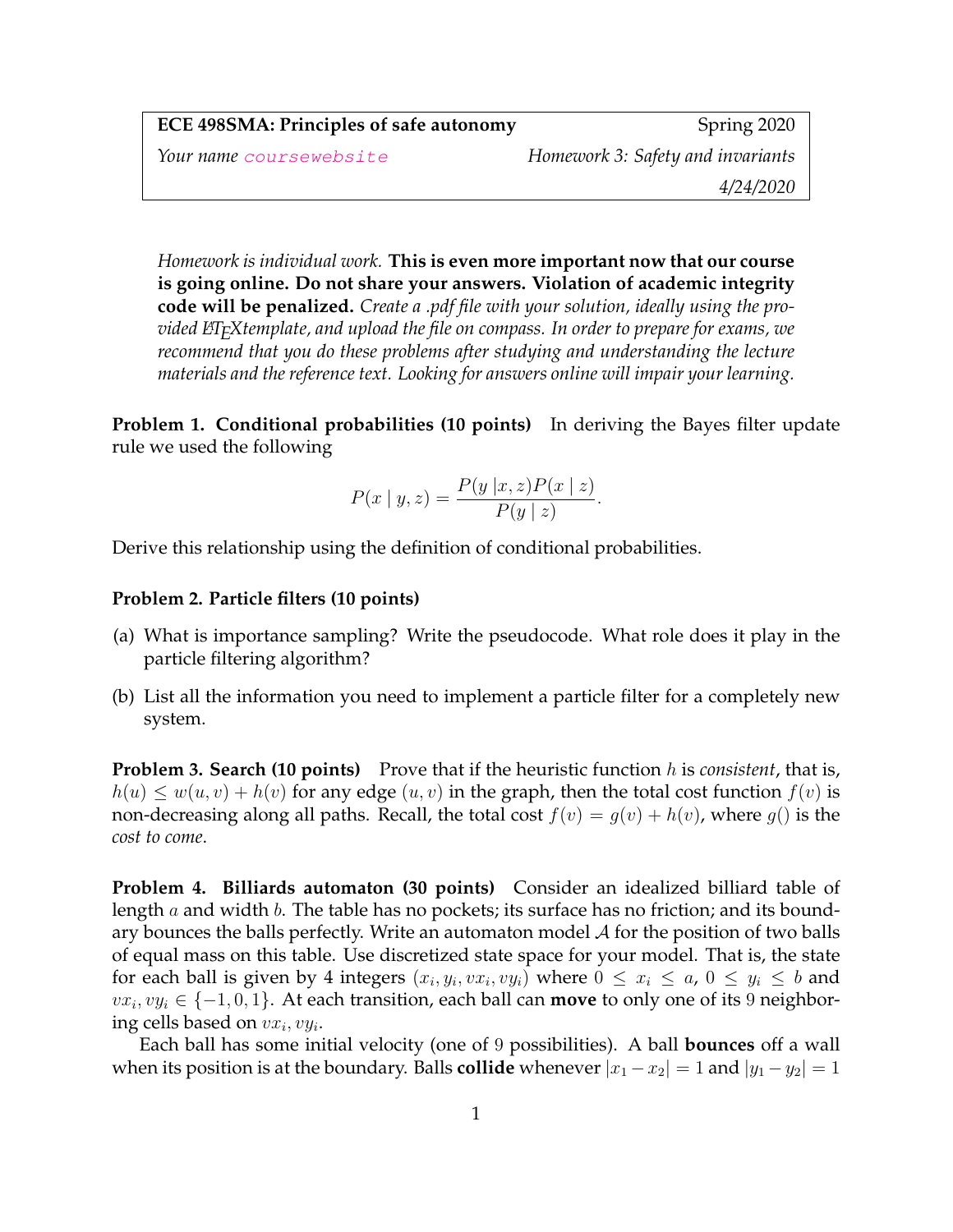and their velocity vectors are pointing towards each other. Whenever a bounce occurs, the appropriate velocity changes sign. Whenever a collision occurs, the balls exchange their velocity vectors.

- (a) Write the definition of the transition relation for this automaton. Specifically, write the **move**, **bounce**, **collide** transitions using mathematical formulas or as programs.
- (b) State conservation of speed along each axis as an invariant property of the automaton.
- (c) Prove the above invariant using the theorem from the last verification lecture.
- (d) Write a program to compute the reachable states of a set of balls. That is, given a set of initial positions for each ball  $\Theta$ , and a fixed initial velocity for each ball, and a time bound  $T > 0$ , your program should output and plot, for each time  $t = 0, 1, \ldots, T$  the set of possible positions for each ball.
- (e) For a single ball starting at  $\{(6, 0), (7, 0)\}\$  with velocity moving it in the NE (north-east) direction, compute and plot the reach sets for  $T = 10, 20, 30, 40$  time units.
- (f) *Can* this ball reach a pocket located at (5, 7)? Is it *guaranteed* to reach the pocket?

## **Problem 5. Checking invariants (30 points)**

- (a) Give an algorithm that takes as input a finite state automaton  $A = \langle Q, Q_0, A, D \rangle$  with  $|Q| < \infty$  (as defined in the lectures) and a candidate set  $I \subseteq Q$ , and checks whether I is an invariant of A. That is, your algorithm should return "yes" if indeed I is an invariant of  $A$  and otherwise it should return "no". Write the pseudocode of the algorithm clearly (every statement in the pseudocode should be a well defined function).
- (b) Prove (argue precisely) why your algorithm gives the right answer.
- (c) What are the time and memory requirements of your algorithm?

**Problem 6. Hybrid A\* (10 points)** This problem asks you to work through a few steps of the Hybrid A\* planner similar to MP3. Let us suppose that the discrete coordinates of the vehicle are integers. For each node  $n$ , the discrete coordinates are obtained by rounding the computed continuous coordinates to nearest integers. We will work with the heuristic function:

$$
h(n) = \sqrt{x_n - x_{goal})^2 + (y_n - y_{goal})^2}.
$$

The cost function  $g(n) = g(previous(n)) + 1$ . The steering angle  $\delta \in \{0, -45^{\circ}, 45^{\circ}\}\$ . The speed  $v = 1.0$ . For heading angle  $\theta$  (x-axis points to  $0^{\circ}$ ). Vehicle length  $l = 2$ . The goal position is at  $(0, 0)$ . Suppose we use the following vehicle model: